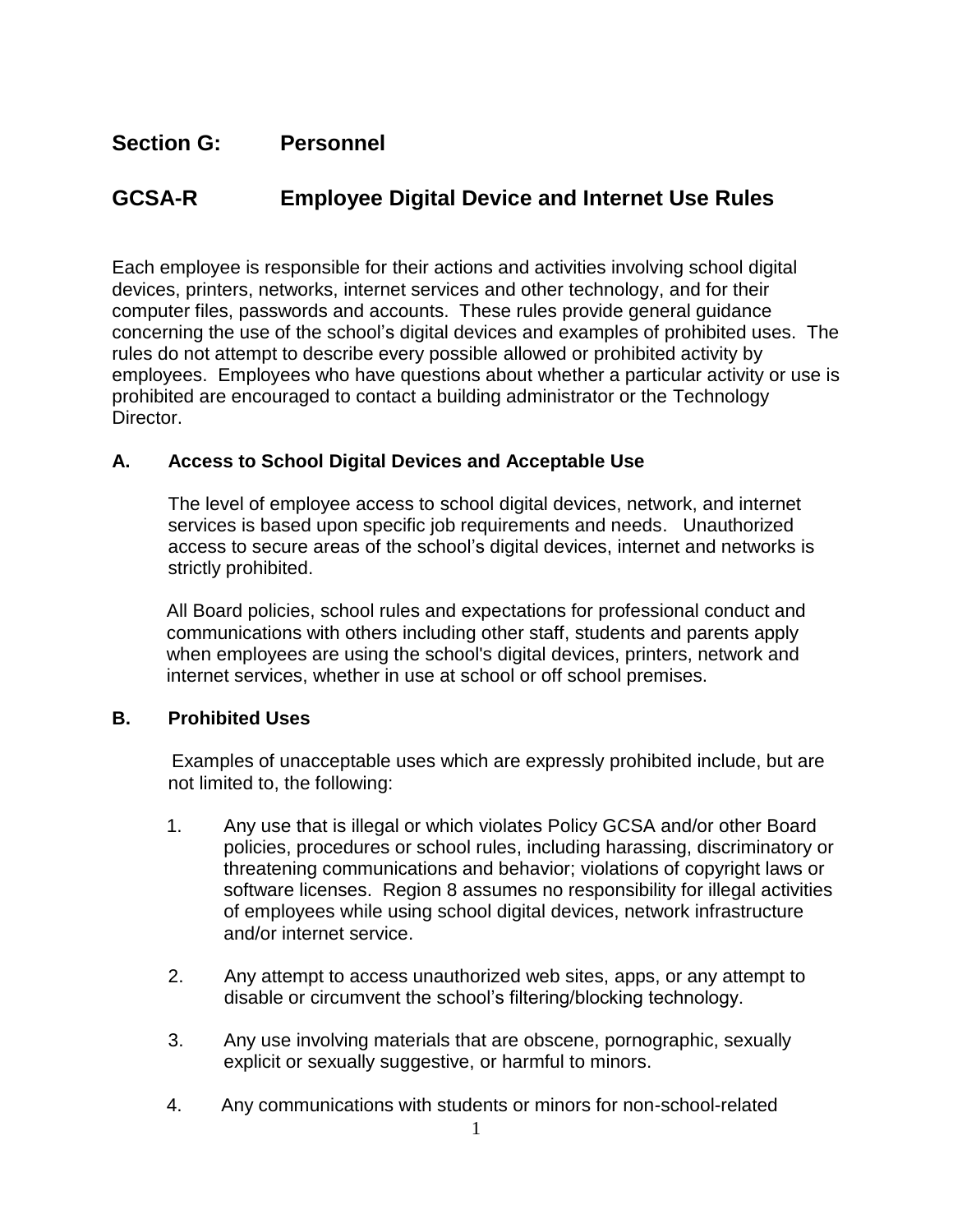purposes.

- 5. Downloading "apps" or using or encouraging students to use other online educational services without prior authorization from the Director or the Technology Director.
- 6. Any use for private financial gain, commercial, advertising or solicitation purposes.
- 7. Any sending of e-mail or other messages to groups of school employees (except in the performance of their duties as school employees) without authorization from the Director/designee. Prohibited uses of the school's message systems also include but are not necessarily limited to:
	- a. Solicitation of membership in any non-school-sponsored organizations or associations
	- b. Advocacy or expression by or on behalf of individuals or non-schoolsponsored organizations or associations
	- c. Political or religious purposes
	- d. Raising funds for non-school-sponsored purposes, whether profitmaking or not-for-profit
	- e. Selling articles or services of any kind, advertising or promoting any kind of business, or
	- f. Any communications that represent an employee's views as those of Region 8 or that could be misinterpreted as such
- 8. Sending mass e-mails (SPAM) to school users or outside parties for any purpose without the permission of the Director.
- 9. Sharing passwords or other login information (except with authorized school employees), using other users' passwords and/or login information, accessing or using other users' accounts; or attempting to circumvent network security systems.
- 10. Any malicious use, damage or disruption of the school's digital devices, printers, network, internet services or other technology; any breach of security features; any failure to report a security breach; or misuse of passwords or accounts (the employee's or those of other users).
- 11. Any attempt to delete, erase or otherwise conceal any information stored on a school digital device that violates these rules or other Board policies or school rules, or refusing to return digital devices or equipment issued to the employee upon request.

## **C. Disclosure of Confidential Information**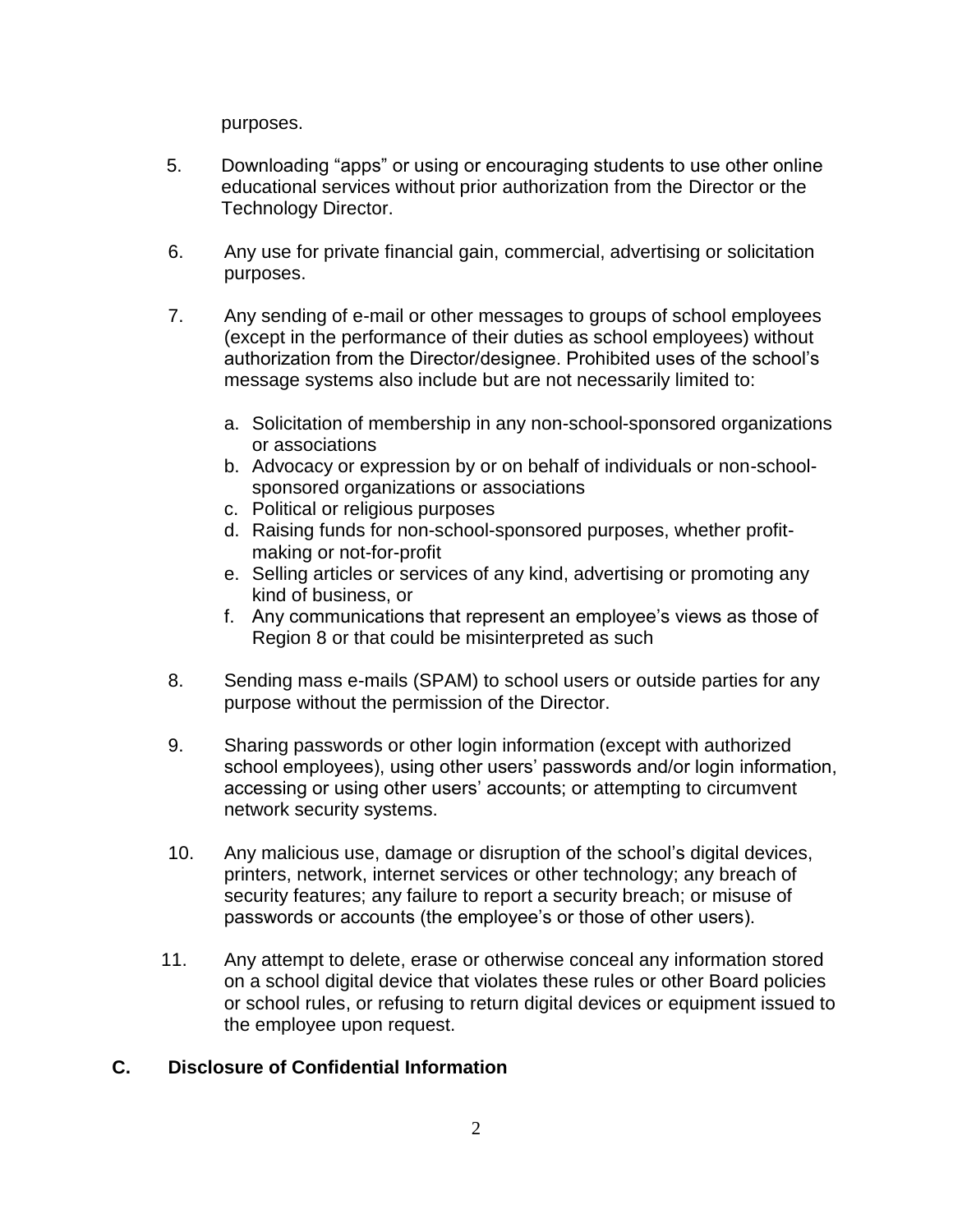Employees are expected to use appropriate judgment and caution in communications concerning students and staff to ensure that personally identifiable information remains confidential.

E-mail, apps and other internet communications mechanisms (including web sites, blogs and social networking sites) should not be considered secure or private. Communications with students or minors via e-mail or other digital means must be for school related educational purposes only. Private use of social networking or other sites with students or other minors is strongly discouraged.

## **D. Employee/Volunteer Responsibility to Supervise Student Digital Device Use**

Employees and volunteers who use school digital devices with students for instructional purposes have a duty of care to supervise such use and to enforce the school's policies and rules concerning student digital device use. When, in the course of their duties, employees or volunteers become aware of a student violation, they are expected to stop the activity and inform the Director or a building administrator.

## **E. Compensation for Losses, Costs and/or Damages**

The employee is responsible for compensating the school for any losses, costs or damages incurred by the school for violations of Board policies and school rules while the employee is using school digital devices, including the cost of investigating such violations. The school assumes no responsibility for any unauthorized charges or costs incurred by an employee while using school digital devices.

Any damage or theft to school property must be reported immediately to the Director and/or the Technology Director.

## **F. Additional Rules for Use of Privately-Owned Digital Device by Employee**

- 1. An employee who wishes to use a privately-owned computing or printing device in school must complete an Employee Request to Use Privately-Owned Digital Device form. The form must be signed by the employee, the Director and the Technology Director. There must be a legitimate workrelated basis for any request.
- 2. The Technology Director will determine whether an employee's privatelyowned digital device meets the school's network requirements.
- 3. Requests may be denied if it is determined that there is not a suitable workrelated reason for the request and/or if the demands on the school's network or staff would be unreasonable.